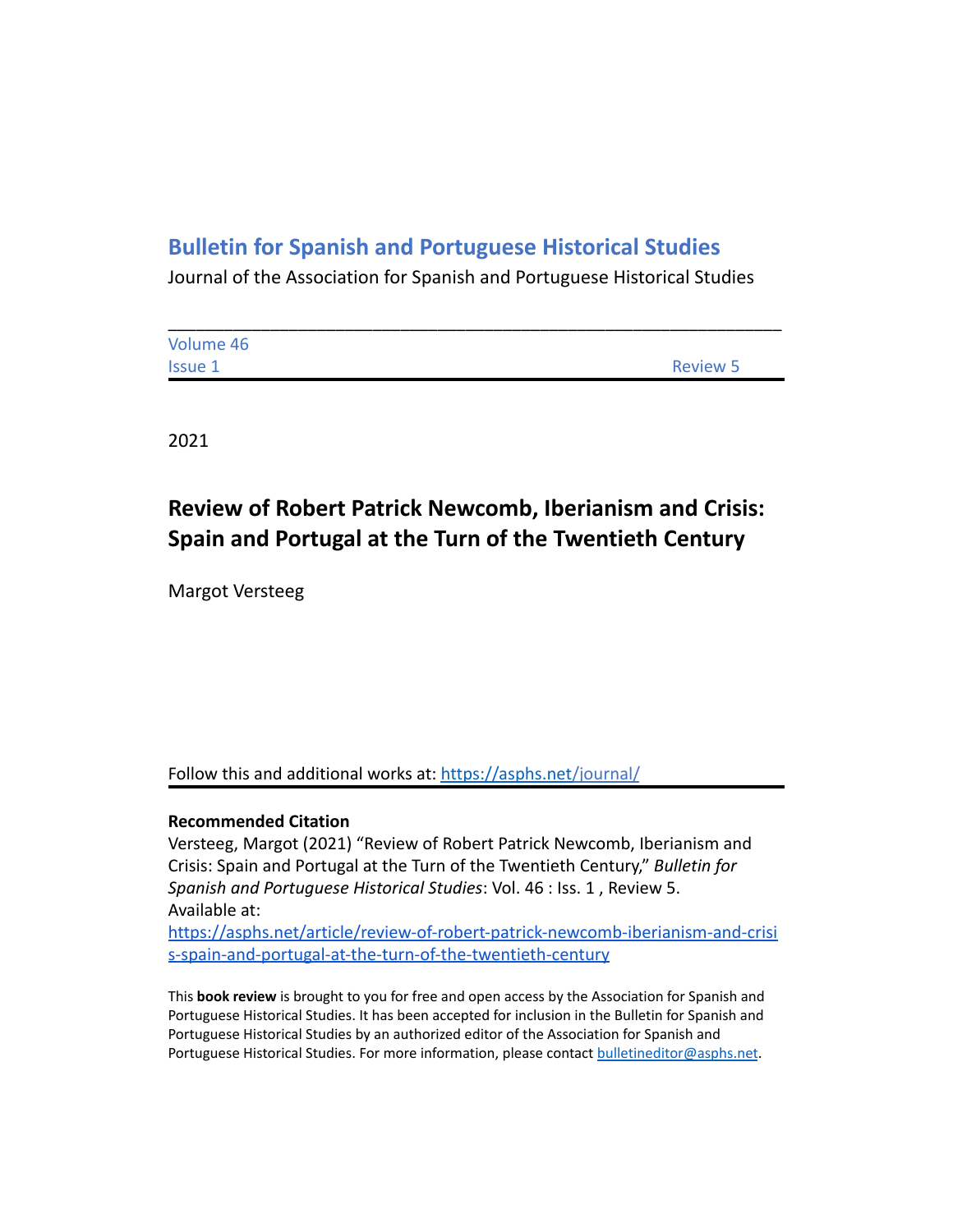## **Newcomb, Robert Patrick.** *Iberianism and Crisis: Spain and Portugal at the Turn of the Twentieth Century***. Toronto: University of Toronto Press, 2018. 246 pp.**

In *Iberianism and Crisis*, Robert Patrick Newcomb makes a strong case for the importance of studying Iberianism in the context of the intellectual culture of what can be broadly termed the *fin de siècle* (1868-1910). During the agitated final decades of the nineteenth and the first years of the twentieth centuries, Spanish and Portuguese intelligentsia found themselves confronted with the harsh reality that Spain, Portugal—or perhaps Iberian civilization as a whole—faced an existential crisis. The "crisis consciousness" of these writers and public intellectuals became particularly acute in the wake of especially traumatic and humiliating events, such as Great Britain's 1890 "Ultimatum" to Portugal, which forced the Portuguese government to abandon territorial claims in southern Africa, and Spain's loss to the United States of Cuba, Puerto Rico, and the Philippines in the Spanish-American War (1898).

In an effort to address the perceived malaise and to improve the political and intellectual status of this peripheral region of Western Europe, some of Spain's and Portugal's leading intellectuals turned to Iberianism. Iberianism (called *iberismo* in Spanish, Portuguese and Galician, and *iberisme* in Catalan) refers to a body of peninsular thought that sought to disrupt conditions on the Iberian Peninsula by promoting different forms of approximation between Spain and Portugal, and by creating a generally more equitable relationship between the Spanish state's constituent regions, thus contesting Castile's traditional dominance. The Iberianist proposals that these celebrated thinkers and public intellectuals formulated, diverged in scope and nature. Some proposed a single federal Iberian republic, a centralized Iberian monarchy, and coordinated Spanish-Portuguese defense, trade, or infrastructure policies. Others suggested arrangements that focused on fostering literary and intellectual exchange across peninsular state, regional, and linguistic borders, and the search for a common Iberian consciousness, either in dialogue with or in contradistinction to Europe. The proposals formulated by Antero de Quental (1842-91), Oliveira Martins (19361887-1925), Miguel de Unamuno (1864-), Joan Maragall (1860-1911) and others, prompted many other prominent peninsular figures to engage with Iberianism, either as sympathizers or opponents. Among these are the writers, Emilia Pardo Bazán, Eca de Queirós, Juan Valera; political theorists, Francesc Pi i Margall, Joaquín Costa, Enric Prat de la Riba, Joaquim Cases-Carbó; and the poet, Manuel Curros Enríquez.

Newcomb's well-written and highly informative study moves between ideas, people, and nations with ease. *Iberianism and Crisis* is organized around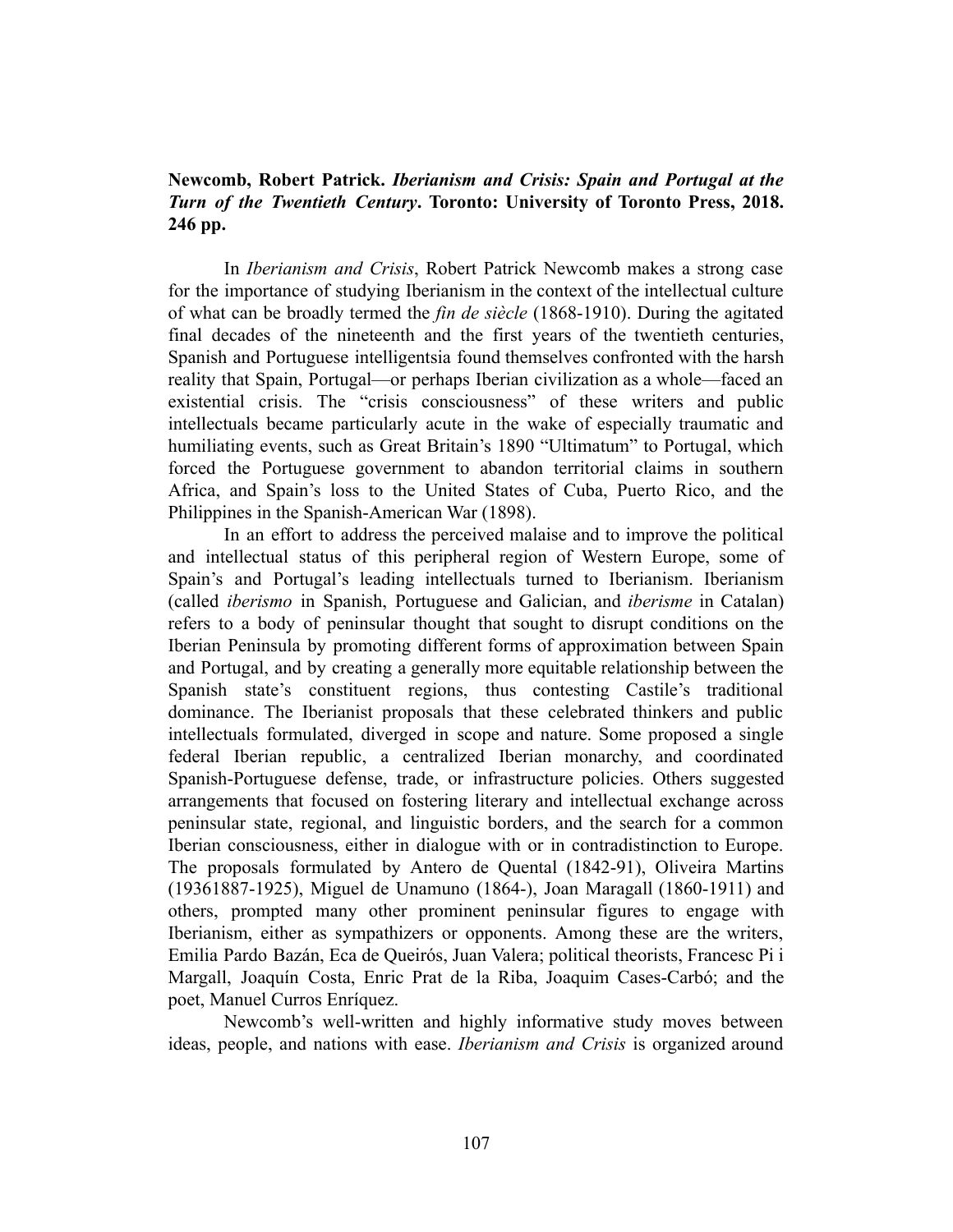six chapters and a conclusion. Chapter 1 explores the different ideas of Iberianism circulating during the mid-nineteenth century. It also delves into the conceptual question of the connection between Iberianism and crisis. The chapter then continues with a discussion of the proposals formulated by nineteenth-century authors in which Iberianism was offered as a solution to a sense of national crisis. Chapter 2 focuses on Antero de Quental, key member of the Portuguese *Geração de 70.* By charting Quental's Iberianist engagement over a period of three decades, Newcomb breaks with the received notion that the author's Iberianism was limited to a brief phase of youthful enthusiasm and instead makes the case that Quental was a committed Iberianist. In Chapter 3 Newcomb turns to the Miño river and the Portuguese-Galician border, often referred to by the writers of the Galician *Rexurdimento*. The chapter draws on reflections by Oliveira Martins, Pardo Bazán, and Unamuno and highlights cross-border cultural, geographic, and linguistic continuities between Galicia and Portugal that complement contemporary Iberianist discourses. Chapter 4 explores how Unamuno followed in the footsteps of Quental and Oliveira Martins. Using the notions of flesh and bone, Unamuno offered a vision of Spain as a dialectical unity—an internally differentiated but ultimately unified whole. Chapter 5 zooms in on the Iberianist views of Joan Maragall, a dynamic thinker, difficult to categorize, as he simultaneously cultivated a Spanish, Catalan, and Iberian self-identity. The chapter then examines Maragall's correspondence with Unamuno, contrasting both authors' Iberianist ideas. In Chapter 6 Newcomb turns to Spanish writer, historian, diplomat and political exile Salvador de Madariaga (1886-1978), bringing his work in dialogue with Oliveira Martins, whose influence is clearly noticeable in Madriaga's work. Although this chapter is certainly not without interest, Newcomb's aim to bridge the century-long gap between the turn-of-the-century and the present is not entirely convincing. This gap is just too big and warrants further careful exploration.

Newcomb's book will be of particular interest for scholars with a solid knowledge of the peninsular *fin de siglo*, providing excellent context for the work of many authors and public intellectuals. Particularly insightful is the Conclusion in which Newcomb brings the Iberianism-informed thought, writing, and public activities discussed in the previous chapters, into dialogue with the emerging field of Iberian Studies. He provides a clear assessment as to how this body of thought offers perspective on the present and has relevance for the ongoing challenge of thinking beyond a series of fixed conjunctures.

The study of the *fin de siècle* Iberianists disrupts received notions of peninsular history, which traditionally have presented Iberia's political division into two sovereign nation states—Spain and Portugal—as self-evident, and have normalized Castile's historical protagonism within Spain. The Iberianists instead